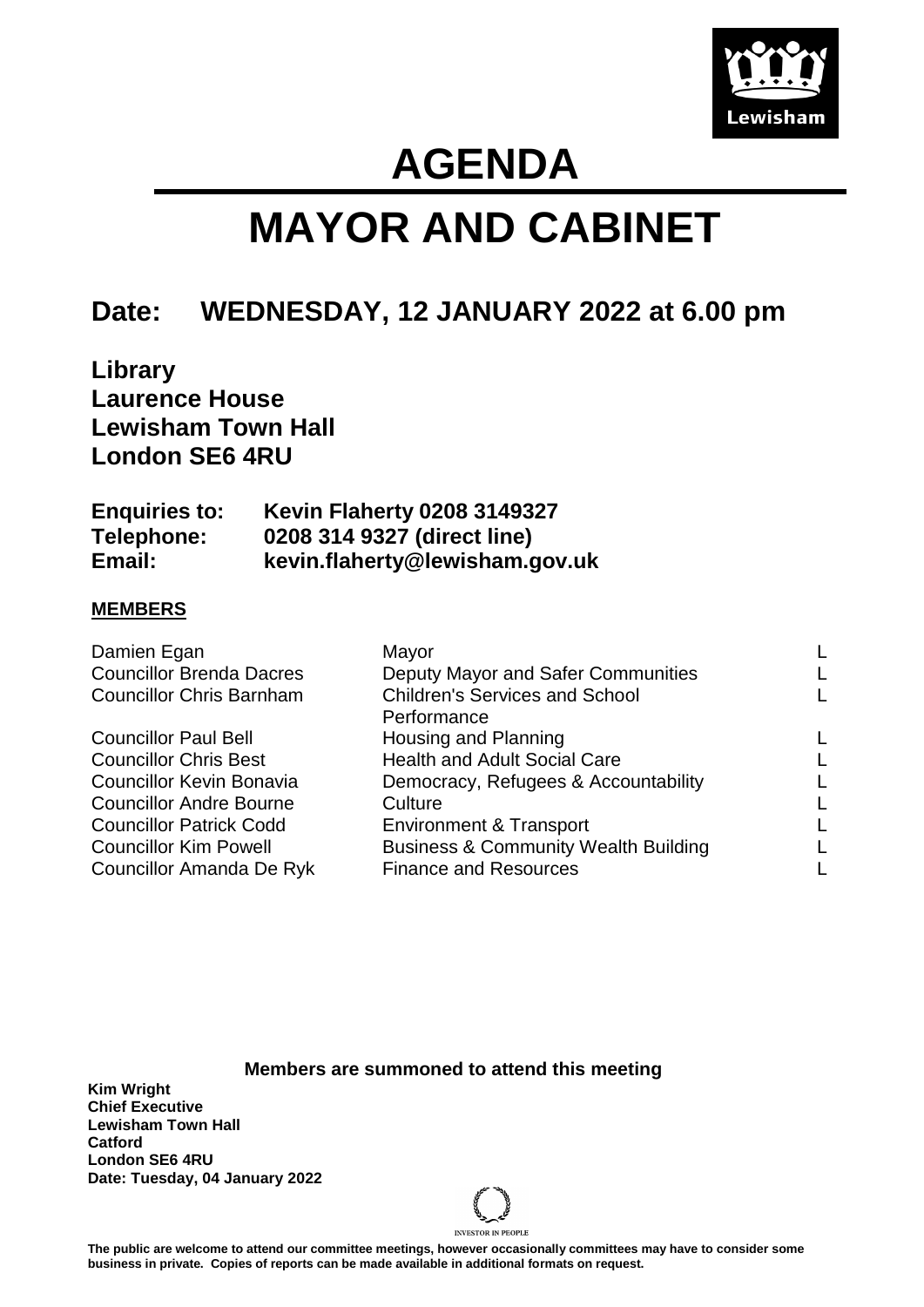## **ORDER OF BUSINESS – PART 1 AGENDA**

| Item<br>No |                                                                                  | Page<br>No.s |
|------------|----------------------------------------------------------------------------------|--------------|
| 1.         | <b>Declaration of Interests</b>                                                  | $1 - 4$      |
| 2.         | <b>Minutes</b>                                                                   | $5 - 11$     |
| 3.         | Matters Raised by Scrutiny and other Constitutional Bodies                       | $12 - 68$    |
| 4.         | Young Mayor's Budget 2020-2021                                                   | $69 - 81$    |
| 5.         | Lewisham and Lee Green Low Traffic Neighbourhood: Consultation and<br>next steps | 82 - 346     |
| 6.         | Council Tax Base 2022-23                                                         | 347 - 366    |
| 7.         | Housing Revenue Account Budget 2022/23                                           | $367 - 423$  |
| 8.         | Annual Complaints Report 2020-2021                                               | 424 - 485    |
| 9.         | Building for Lewisham Ladywell s105 Consultation                                 | 486 - 513    |
| 10.        | Building for Lewisham Update (part 1)                                            | $514 - 523$  |
| 11.        | Mayow Road Supported Living - Award of contract (part 1)                         | $524 - 544$  |
| 12.        | <b>Lewisham Community Wellbeing Service</b>                                      | 545 - 556    |
| 13.        | Food and Garden Waste Contract Award (part 1)                                    | 557 - 570    |
| 14.        | Proposed revisions to the Statement of Community Involvement                     | 571 - 578    |
| 15.        | Contract Award-School Minor Works Programme Consultant (part 1)                  | 579 - 588    |
| 16.        | <b>Exclusion of Press and Public</b>                                             | 589          |
| 17.        | Building for Lewisham Update (part 2)                                            | 590 - 607    |
| 18.        | Mayow Road Supported Living - Award of contract (part 2)                         | $608 - 615$  |
| 19.        | Food and Garden Waste Contract Award Report (part 2)                             | $616 - 626$  |
| 20.        | Contract Award-School Minor Works Programme Consultant (part 2)                  | 627 - 638    |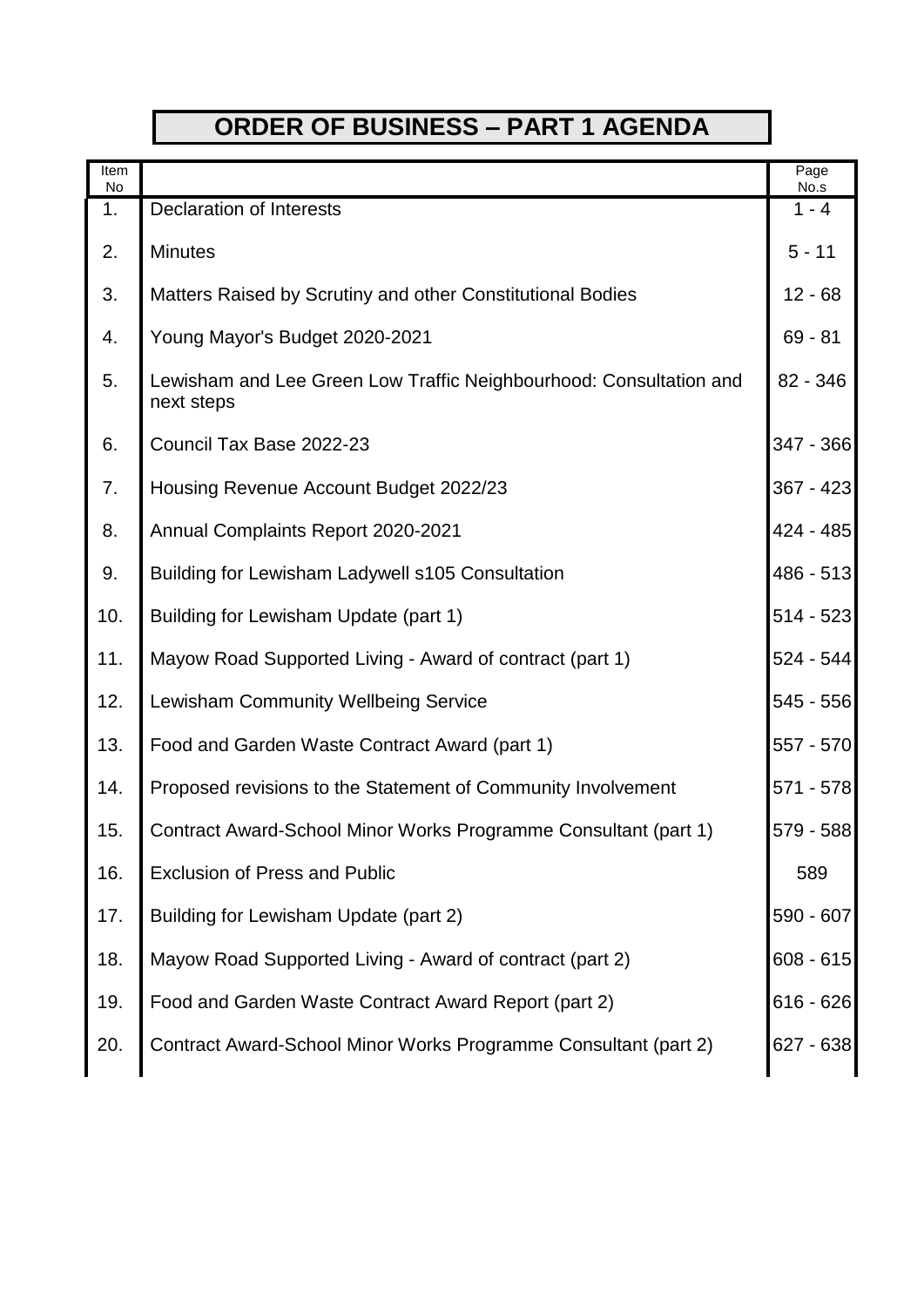

**The public are welcome to attend our Committee meetings, however, occasionally, committees may have to consider some business in private. Copies of reports can be made available in additional formats on request.**